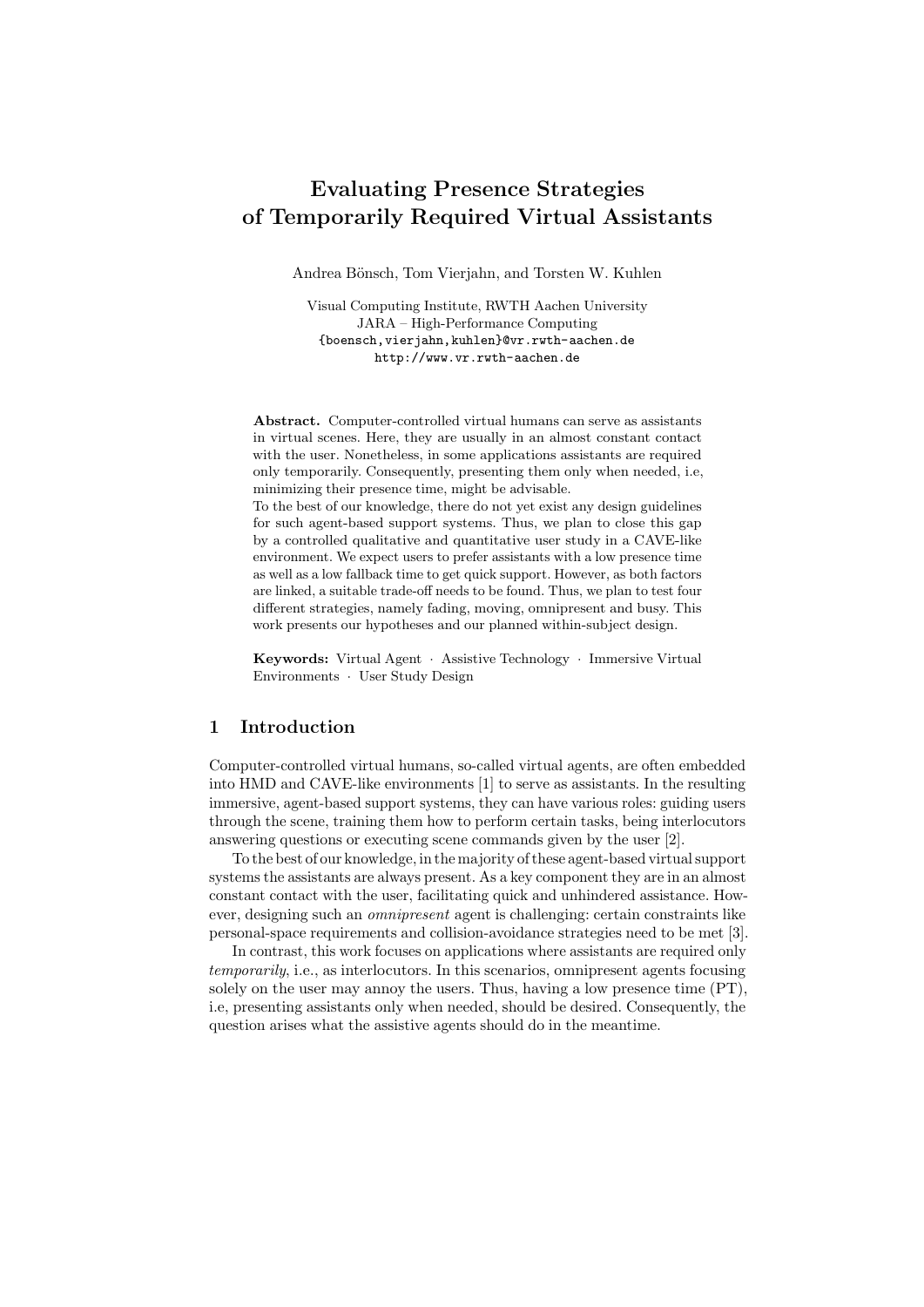2 Andrea Bönsch, Tom Vierjahn, and Torsten W. Kuhlen

The follow-up question is, how users can fall back on the absent agent. Other common assistive interfaces like PieMenus [4] fade in after triggering a signal of necessity, e.g., by pressing a designated button on an input device. As a result, users can instantly access all available support functions. Such, a low fallback time (FT) should also be considered in agent-based support systems. By, e.g., calling the agent's name, the assistant may simply appear or walk by quickly.

Apparently, PT and FT are closely linked. Therefore, a good trade-off has to be found. Thus, we will test four different combinations of both parameters in our study.

# 2 Study Description

We plan to investigate the trade-off between PT and FT for temporarily required assistants serving as interlocutors in immersive virtual environments.

#### 2.1 Experimental Design

To evaluate all combinations of low and high PT and FT, we designed four different strategies constraining the assistant's behavior:

| Strategy |  | PT FT Description                                                              |
|----------|--|--------------------------------------------------------------------------------|
| Fading   |  | low low The assistant fades in and out.                                        |
| Moving   |  | low high The assistant walks by and leaves when done.                          |
|          |  | <i>Omnipresent</i> high low The assistant constantly follows the user closely. |
| Busy     |  | high high The assistant self-reliantly works in the vicinity of the            |
|          |  | user, walks by and returns to work when done.                                  |

For evaluation, we designed two different tasks, in which the participants have to start a conversation with the assistant about certain notes distributed over the scene. In the first task, the notes' locations are known, resulting in goal-oriented navigation and thus a go-to task. Here, we expect users to be more willing to have the assistant nearby as the required fallback in a timely manner justifies the presence. In the second task, the notes need to be found via exploratory navigation resulting in a search task. In contrast to the go-to task, users might feel more comfortable without the assistant, since they first have to explore the scene on their own.

In summary, we plan to conduct a within-subject user study with two dependent variables: strategy and task.

### 2.2 Hypotheses and Evaluation

We expect the following hypotheses to be confirmed:

#### H1: Fading is not preferred.

Although, PT and FT are both low in fading, we expect users to consider it too unrealistic for virtual humans.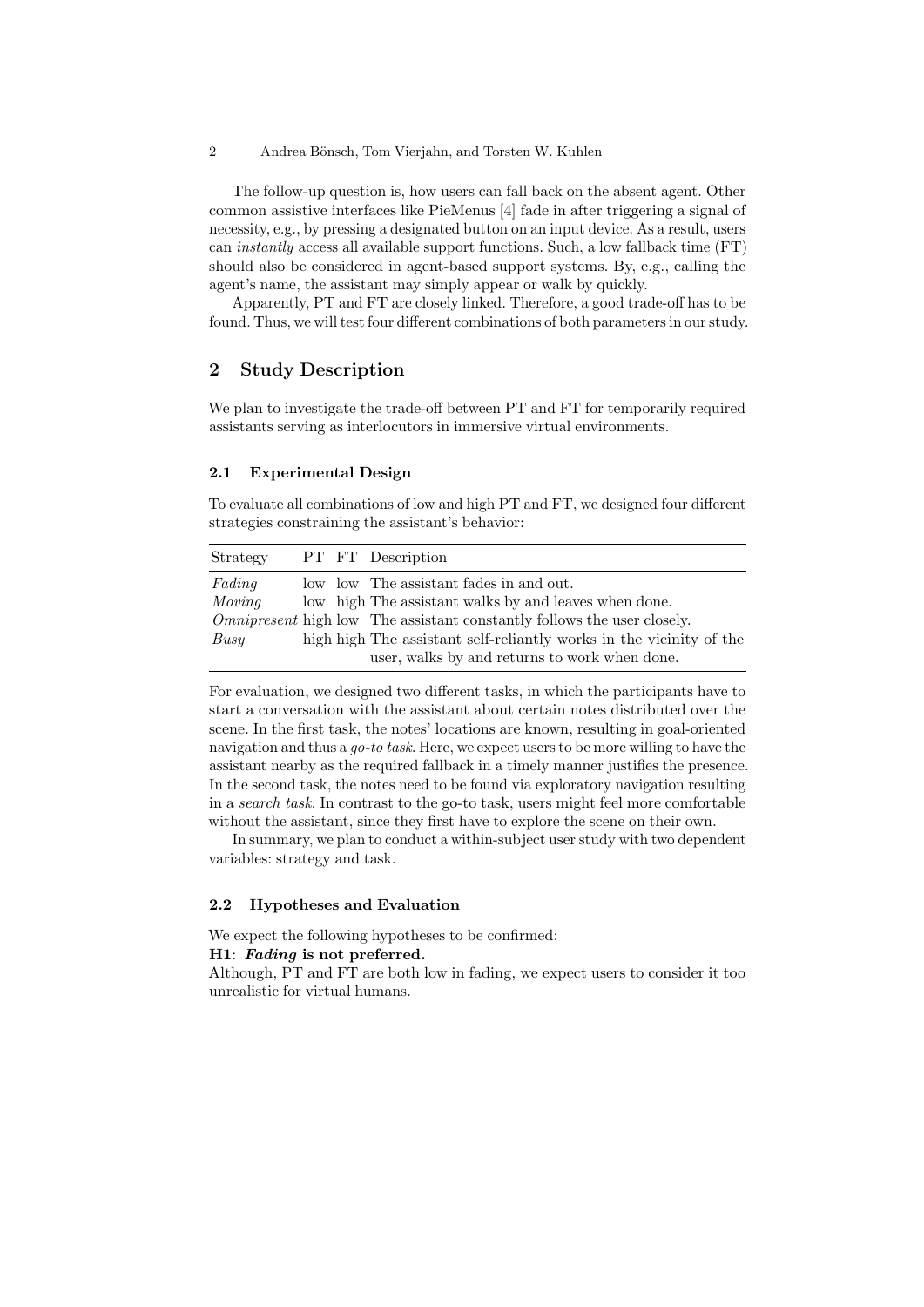#### H2: Omnipresent is preferred for the go-to task.

When users know exactly that they will ask for support within the next moments, we expect them to accept a high PT, while still preferring a low FT.

H3: Moving is preferred for the search task.

When users have to fulfill certain tasks at first on their own, we expect them to prefer a low PT. As a consequence of H1, we expect them to accept also a higher FT.

During the evaluation we will examine the participant's short-term experiences in the study. Afterwards, a semi-structured interview will be used to figure out what participants might prefer for long-term usage. Results of both will allow us to give an advice for improved designs of virtual assistants.

#### 2.3 Virtual Environment

The test environment will be a two-man apartment, shown in Figure 1(a). Four different notes will be placed inside the apartment: two notes with known positions and two notes which need to be found by the user. Participants will access the notes without support, then call the assistant and ask him or her a related question in order to have a short conversation. For example, users may ask the assistant to keep a shopping list located at the kitchen table in mind, shown in Figure 1(b). The text overlay in the figure illustrates the planned speech-based interaction.

The platform SmartBody [5] will be used to animate the assistant. The remaining program logic will be implemented with the library ViSTA [6].

#### 2.4 Apparatus

We will use a five-sided CAVE with the size  $5.25m \times 5.25m \times 3.30m$  ( $w \times d \times h$ ) providing a 360◦ horizontal field of regard [7]. Our participants will wear active stereo glasses, tracked at 60 Hz, and use an ART Flystick 2 for navigation. Since the CAVE is equipped with loudspeaker and microphone arrays as well as two security cameras, the supervisor can observe and converse with the fully immersed participant. Additionally, the hardware enables us to conduct the study with a Wizard of Oz paradigm by controlling the behavior of the agent.



Fig. 1: Floor plan of the virtual apartment in which the participants will gather four notes (a) and the embedded assistant in a conversation with a participant (b).